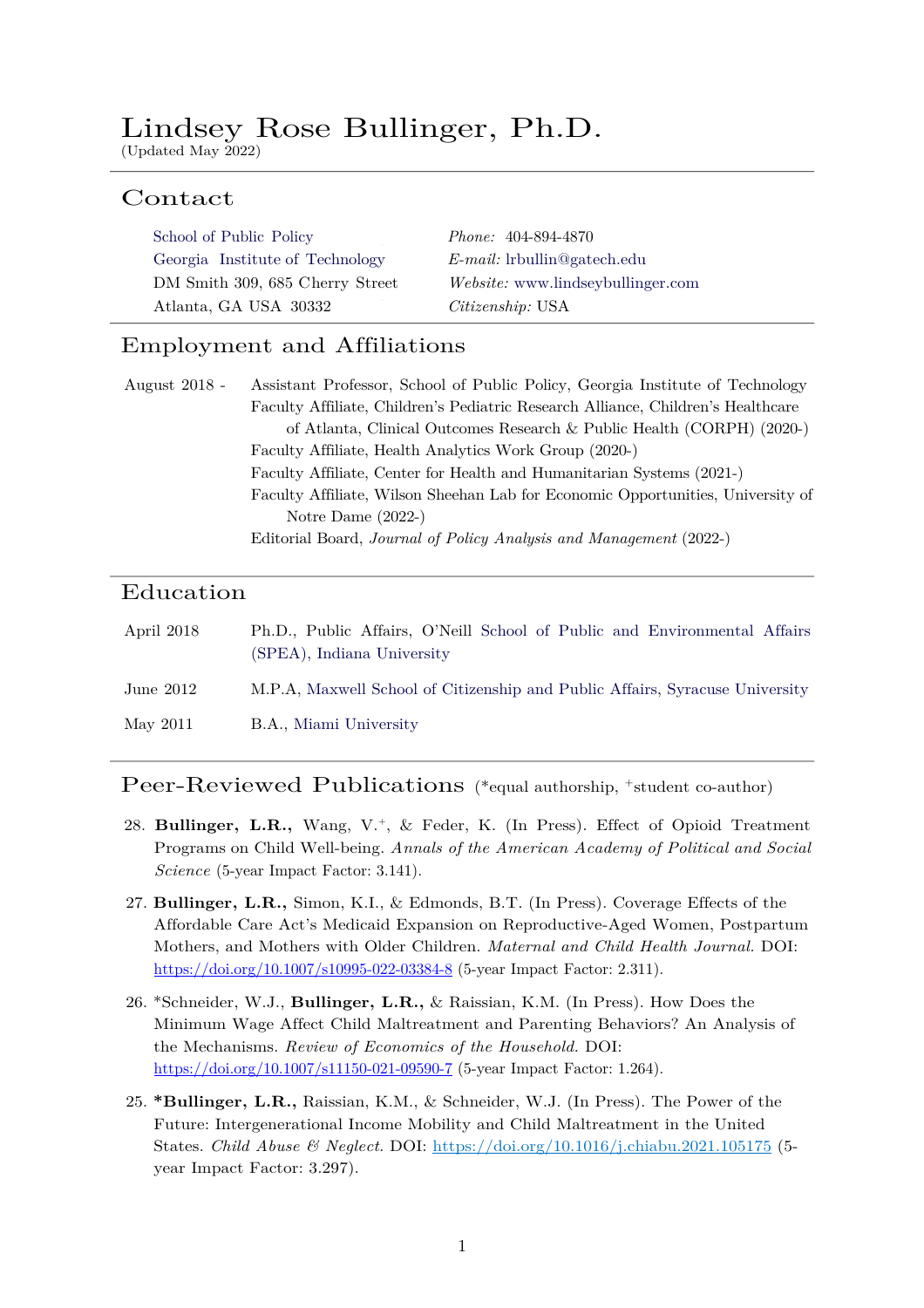- 24. Self-Brown, S., Rueben, K.+, Perry, E.W.+, **Bullinger, L.R.,** Osborne, M.C., Bielecki, J., and Whitaker, D. (In Press). The Impact of COVID-19 on the Delivery of an Evidence-Based Child Maltreatment Prevention Program: Understanding the Perspectives of SafeCare® Providers. *Journal of Family Violence.* DOI: https://doi.org/10.1007/s10896-020-00217-6 (5-year Impact Factor: 1.63).
- 23. **Bullinger, L.R.** Boy, A., Feely, M., Messner, S., Raissian, K.M., Schneider, W.J., & Self-Brown, S. (In Press). Home, but Left Alone: Time at Home and Child Abuse and Neglect During COVID-19. *Journal of Family Issues*. DOI: https://doi.org/10.1177/0192513X211048474 (5-year Impact Factor: N/A).
- 22. \*Gopalan, M., Lombardi, C., & **Bullinger, L.R.** (2022). Effects of Parental Public Health Insurance Eligibility on Parent and Child Health Outcomes. *Economics & Human Biology* 44: 101098*.* DOI: https://doi.org/10.1016/j.ehb.2021.101098 (5-year Impact Factor: 2.252).
- 21. **Bullinger, L.R.,** Marcus, S.+, Reuben, K.+, Self-Brown, S, & Whitaker, D. (2022). Evaluating Child Maltreatment Risk During the COVID-19 Pandemic: Using A Telehealth Home Visiting Program as a Conduit to Families. *Infant Mental Health Journal* 43(1):143-158. DOI: http://doi.org/10.1002/imhj.21968 (5-year Impact Factor:  $N/A$ ).
- 20. **Bullinger, L.R.,** Raissian, K.M., Feely, M., & Schneider, W.J. (2021). The Neglected Ones: Time at Home During COVID-19 and Child Maltreatment. *Children and Youth Services Review* 131: 106287*.* DOI: https://doi.org/10.1016/j.childyouth.2021.106287 (5-year Impact Factor: 1.87).
- 19. **Bullinger, L.R.,** Fleckman, J., & Fong, K. (In Press). Going the Distance? Proximity to SNAP-Stores and Child Abuse and Neglect. *Economics & Human Biology.* DOI: https://doi.org/10.1016/j.ehb.2021.101015 (5-year Impact Factor: 2.252)
- 18. **Bullinger, L.R.,** Boy, A., Messner, S., & Self-Brown, S. (2021). Pediatric Emergency Department Visits Due to Child Abuse and Neglect Following COVID-19 Public Health Emergency Declaration. *BMC Pediatrics* 21:401. DOI: https://doi.org/10.1186/s12887-021-02870-2
- 17. \***Bullinger, L.R.,** & Ward, B. (2021). What About the Children? How Opioid Use Affects Child Well-Being. *Contemporary Economic Policy* 39(4):737-759*.* DOI: https://doi.org/10.1111/coep.12523 (5-year Impact Factor: 1.316).
- 16. **Bullinger, L.R.,** & Meinhofer, A. (2021). The Affordable Care Act Increased Medicaid Coverage Among Former Foster Youth. *Health Affairs* 40(9): 1430-1439*.* DOI: https://doi.org/10.1377/hlthaff.2021.00073 (5-year Impact Factor: 5.711)
- 15. \***Bullinger, L.R.,** Carr, J.B., & Packham, A. (2021). COVID-19 and Crime: Effects of Stay-at-Home Orders on Domestic Violence. *American Journal of Health Economics*  7(3):249-280*.* DOI: https://doi-org.10.1086/713787 (5-year Impact Factor: 1.915).
- 14. **\*Bullinger, L.R.** & Tello-Trillo, S. (2021). Connecting Medicaid and Child Support: Evidence from Disenrollment. *Review of Economics of the Household* 19: 785-812*.* DOI: https://doi.org/10.1007/s11150-021-09547-w (5-year Impact Factor: 1.264).
- 13. **Bullinger, L.R.** & Fong, K.T. (2021). Evictions and Neighborhood Child Maltreatment Reports. *Housing Policy Debate* 31(3-5): 490-515*.* DOI: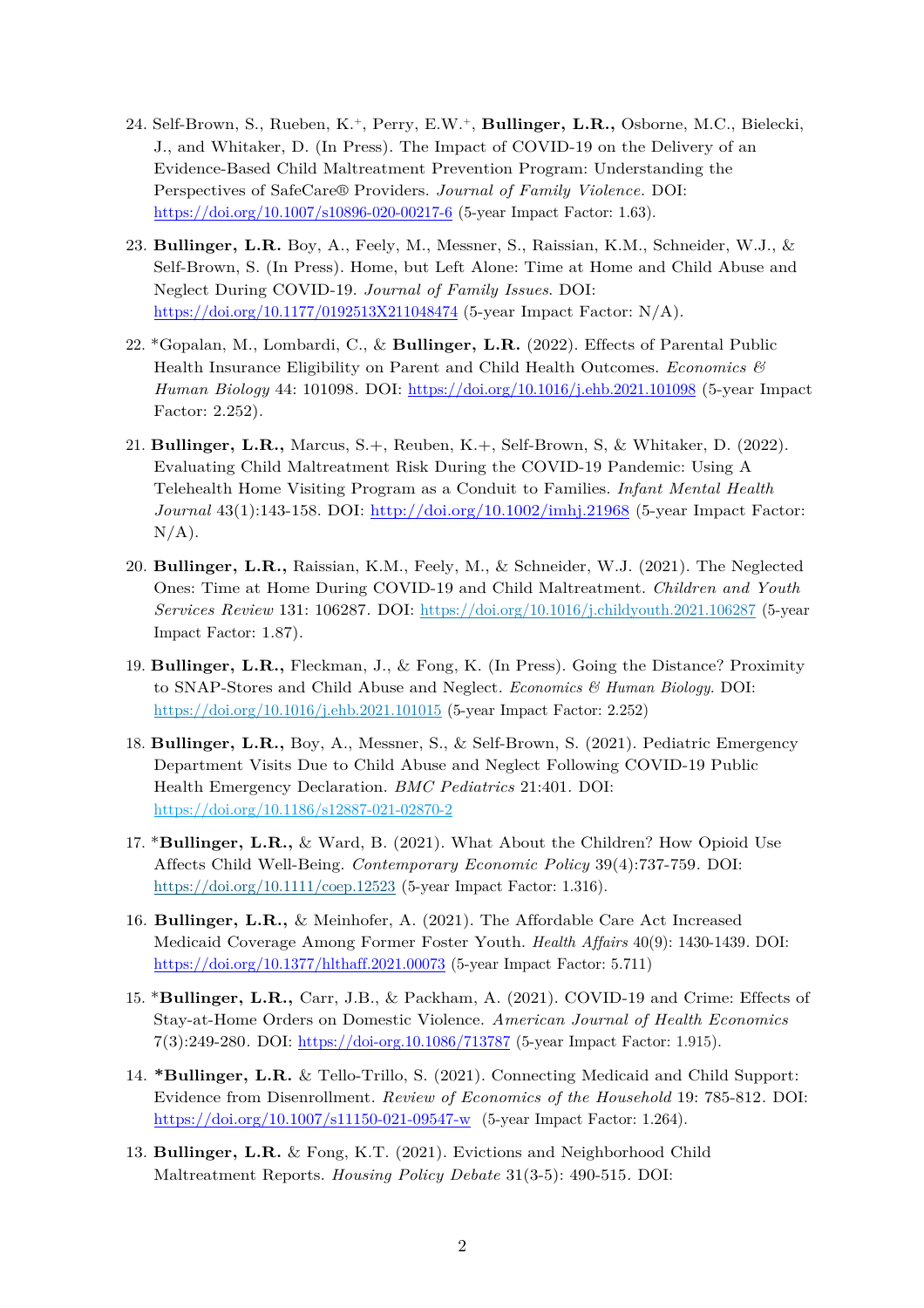https://doi.org/10.1080/10511482.2020.1822902 (5-year Impact Factor: 1.922).

- 12. **Bullinger, L.R.** (2021). Child Support and the Affordable Care Act's Medicaid Expansions. *Journal of Policy Analysis and Management* 40(1):42-77. DOI: https://doi.org/10.1002/pam.22238 (5-year Impact Factor: 5.178).
- 11. \*Feely, M., Raissian, K.M., Schneider, W.J., & **Bullinger, L.R.** (2020). The Social Welfare Policy Landscape and Child Protective Systems: Opportunities For and Barriers to Creating System Synergy. *Annals of the American Academy of Political and Social Science* 692 (November): 140-161. DOI: https://doi.org/10.1177/0002716220973566 (5-year Impact Factor: 3.141).
- 10. \***Bullinger, L.R.**, Feely, M., Raissian, K.M., & Schneider, W.J. (2020). Heed Neglect, Disrupt Child Maltreatment: A Call to Action for Researchers. *International Journal on Child Maltreatment: Research, Policy, and Practice* 3, 93-104. DOI: https://doi.org/10.1007/s42448-019-00026-5 (5-year Impact Factor: N/A).
- 9. **Bullinger, L.R.**, & Wing, C. (2019). How Many Children Live with Adults with Opioid Use Disorder? *Children and Youth Services Review,* 104: 104381. DOI: https://doi.org/10.1016/j.childyouth.2019.06.016 (5-year Impact Factor: 1.87).
- 8. **Bullinger, L.R.** (2019). The Effect of Paid Family Leave on Infant and Parental Health in the U.S. *Journal of Health Economics* 66: 101-116. DOI: https://doi.org/10.1016/j.jhealeco.2019.05.006 (5-year Impact Factor: 4.056).
- 7. **Bullinger, L.R.**, & Simon, K.I. (2019). Prescription Contraception Trends After the Affordable Care Act. *Maternal and Child Health Journal*, 23(5), 657-666. DOI: https://doi.org/10.1007/s10995-018-2680-1 (5-year Impact Factor: 2.311).
- 6. Kapinos, K.A., **Bullinger, L.R.**, & Gurley-Calvez, T. (2018). The Affordable Care Act, Breastfeeding, and Breast Pump Health Insurance Coverage. *JAMA Pediatrics* 172(11): 1002-1004. DOI: https://doi.org/10.1001/jamapediatrics.2018.2003 (5-year Impact Factor: 13.138).
- 5. Gurley-Calvez, T., **Bullinger, L.R.**, & Kapinos, K.A. (2018). Effect of the Affordable Care Act on Breastfeeding Outcomes. *American Journal of Public Health*, 108(2): 277-283. DOI: https://doi.org/10.2105/AJPH.2017.304108 (5-year Impact Factor: 6.006).
- 4. Kapinos, K.A., **Bullinger, L.R.**, & Gurley-Calvez, T. (2017). Lactation Support Services and Breastfeeding Initiation: Evidence from the Affordable Care Act. *Health Services Research*, 52(6): 2175-2196. DOI: https://doi.org/10.1111/1475-6773.12598 (5-year Impact Factor: 2.949).
- 3. **Bullinger, L.R.** (2017). The Effect of Minimum Wages on Adolescent Fertility: A Nationwide Analysis. *American Journal of Public Health*, 107(3): 447-452. DOI: https://doi.org/10.2105/AJPH.2016.303604 (5-year Impact Factor: 6.006).
- 2. Raissian, K.M., & **Bullinger, L.R.** (2017). Money Matters: Does Increasing the Minimum Wage Reduce Child Maltreatment? *Children and Youth Services Review, 72*, 60-70. DOI: https://doi.org/10.1016/j.childyouth.2016.09.033 (5-year Impact Factor: 1.87).
- 1. **Bullinger, L. R**., & Gurley-Calvez, T. (2016). WIC Participation and Maternal Behavior: Breastfeeding and Work Leave. *Contemporary Economic Policy*, 34(1), 158-172. DOI: https://doi.org/10.1111/coep.12123 (5-year Impact Factor: 1.316).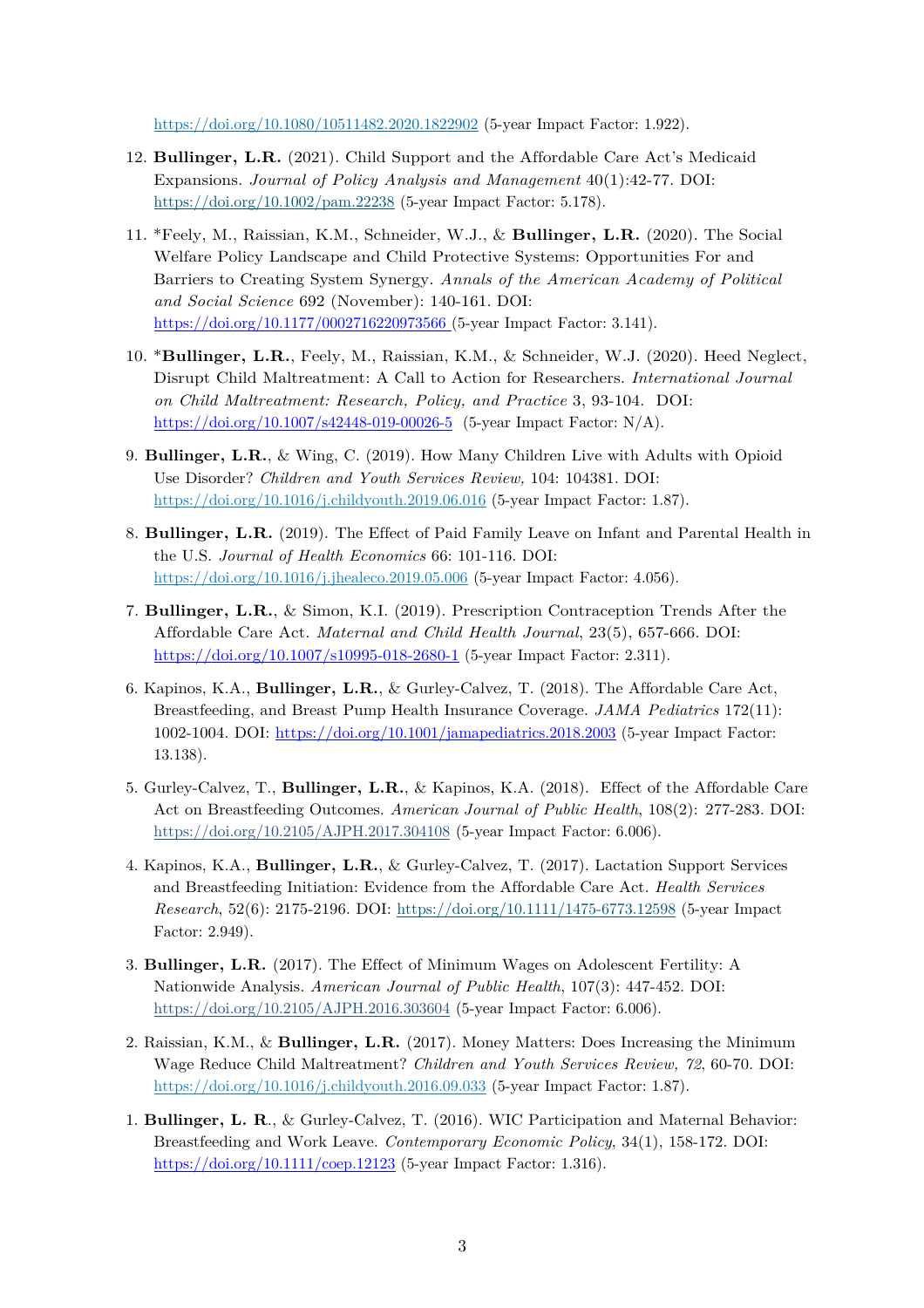### Working Papers

- **Bullinger, L.R.** "The Effect of Safe Haven Laws on Child Well-being," Revisions Requested*, Journal of Policy Analysis and Management*
- **\*Bullinger, L.R.,** Gopalan, M. & Lombardi, C. "Impacts of Publicly Funded Health Insurance for Adults on Children's Academic Achievement," Revisions Requested, *Southern Economic Journal*
- **Bullinger, L.R.** & Raissian, K.M. "The Effect of Paid Family Leave on Maltreatment Among Young Children," *Under Review*
- \*Lombardi, C., Gopalan, M. & **Bullinger, L.R.** "Effects of Parental Public Health Insurance Eligibility on Health-Related Financial Well-being," *Under Review*
- Soni, A., **Bullinger, L.R.,** Andrews, C., Abraham, A., & Simon, K.I. "The Impact of State Medicaid Eligibility and Benefits Policy on Neonatal Abstinence Syndrome Hospitalizations," *Under Review*
- **Bullinger, L.R.,** Yang, D., Ziems, C.<sup>+</sup>, & Emdad, I.<sup>+</sup> "Abusive Experiences During the COVID-19 Pandemic Through the Lens of Social Media and Natural Language Processing," *Under Review*
- Lacey, L.+, **Bullinger, L.R.**, Simon, D. "Covid-19 Housing Stabilization Fund is Associated with More Secure Housing Among Vulnerable Families with Children," *Under Review*

## Other Publications

- \***Bullinger, L.R.,** Lindo, J., & Schaller, J. (2021). Economic Determinants of Child Maltreatment. *Encyclopedia of Law and Economics, 2nd Edition*. DOI: https://doi.org/10.1007/978-1-4614-7883-6\_583-2
- Feely, M. Raissian, K.M., Schneider, W.J., & **Bullinger, L.R.** (2021). Creating systems synergy across the social welfare policy landscape. *Focus on Poverty* 37(2):21-28. Article Link and Classroom Supplement
- **Bullinger, L.R.** & Pratt, E. (2021). Affordable Care Act's Medicaid Expansions and Child Support Outcomes. *Fast Focus Research/Policy Brief* No. 50-2021. Article Link.
- Feely, M., Raissian, K., Schneider, W., & **Bullinger, L.R.** (2020). Practical steps to prevent child neglect in the COVID-19 pandemic. *APSAC Alert*, 11(3), 1–4. Article Link
- **Bullinger, L.R.** (2020). Measuring Domestic Violence and Child Maltreatment During COVID-19. *American Society of Health Economists Newsletter* Issue 2020:3. Article Link
- **Bullinger, L.R**. (2020). Paid Family Leave in the U.S. and Child Maltreatment. *Prevent Child Abuse America Paid Family Leave Public Policy Toolkit*, Policy Brief. Article Link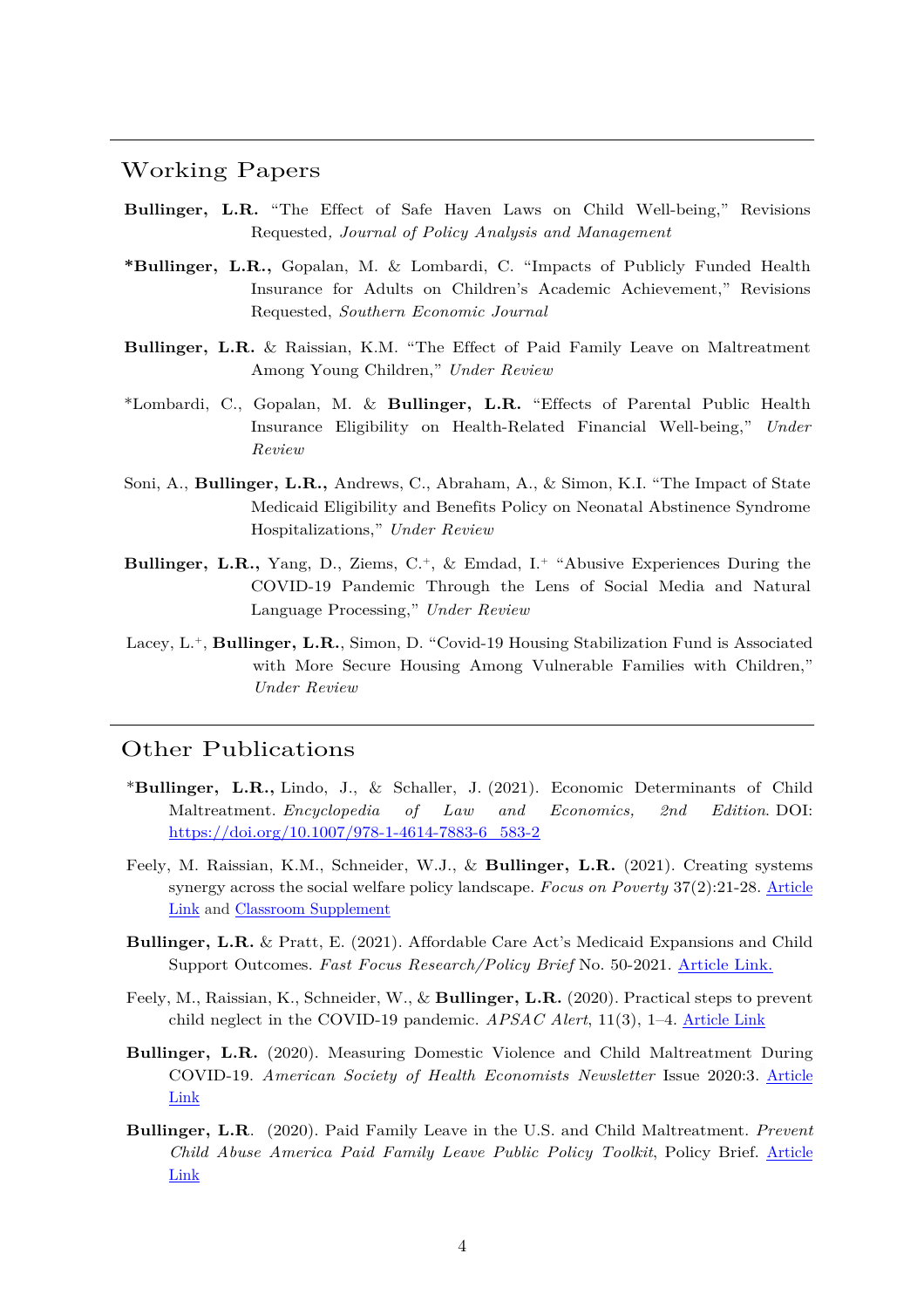## Awards, Honors, and Grants

- 5/2022-8/2022 *Principal Investigator.* The Urban Institute & UC Berkeley Opportunity Lab. "Effect of Advance CTC Payments on Child Abuse and Neglect." \$29,995.
- 3/2022-2/2025 *Principal Investigator* (with Angelica Meinhofer, Co-PI). Foundation for Opioid Response Efforts (FORE). "Effect of School-Based Health Centers on the Medical and Behavioral Outcomes of Medicaid-enrolled Children Exposed to Parental Opioid Use." \$439,547.
- 2/2022-5/2023 *Co-Principal Investigator* (with Morvarid Rahmani, PI). Georgia Tech EVPR Team-Building Grant. "Domestic Violence Support Services: Matching Supply and Demand." \$42,069.
- 6/2021-8/2022 *Principal Investigator* (with Kelley Fong, Co-PI). Doris Duke Charitable Foundation "The Next Generation of Evidence-Based Home Visiting Services: Learning from COVID-19 Pandemic Experiences with Virtual Delivery," \$79,686.
- 5/2021-6/2021 *Principal Investigator* Ivan Allen College Special Opportunity for Faculty Development Activities (SODA) "Housing Insecurity and Child Well-Being: A National Analysis," \$12,204.
- 4/2021 Ivan Allen College of Liberal Arts Faculty Excellence in Research Awards (awarded to 6 faculty members across Ivan Allen College who show evidence of consistently high research productivity and quality and have demonstrated the impact of their work over the past year).
- 1/2021-5/2021 *Co-Principal Investigator* (with Diyi Yang) Georgia Tech GVU/IPaT/GTRI Seed Grant. "COVID-19 and Child Maltreatment Through Two Different Lenses: Online Media and Administrative Reports," \$16,312.
- 4/2020-8/2020 *Principal Investigator* Georgia Tech EVPR COVID-19 Rapid Response Seed Grant Program. "The Well-Being of Vulnerable Children in the COVID-19 Pandemic," \$9,991.
- 5/2020-4/2021 *Co-Principal Investigator* (with Maithreyi Gopalan and Caitlin Lombardi) Spencer Foundation Small Research Grants Program. "The Effect of the ACA Medicaid Expansions on Children's Development," \$41,650.
- 7/2020-6/2021 *Principal Investigator* Ivan Allen College Small Grants for Research, "Going the Distance? Proximity to SNAP-Stores and Child Abuse and Neglect" \$7,000.
- 2/2020 Student Recognition of Excellence in Teaching: Class of 1934 Award (awarded to a maximum of 3.5% of faculty members across Georgia Tech's campus each year).
- 2/2019 *Co-Investigator* (with Megan Feely, Kerri Raissian, and William Schneider),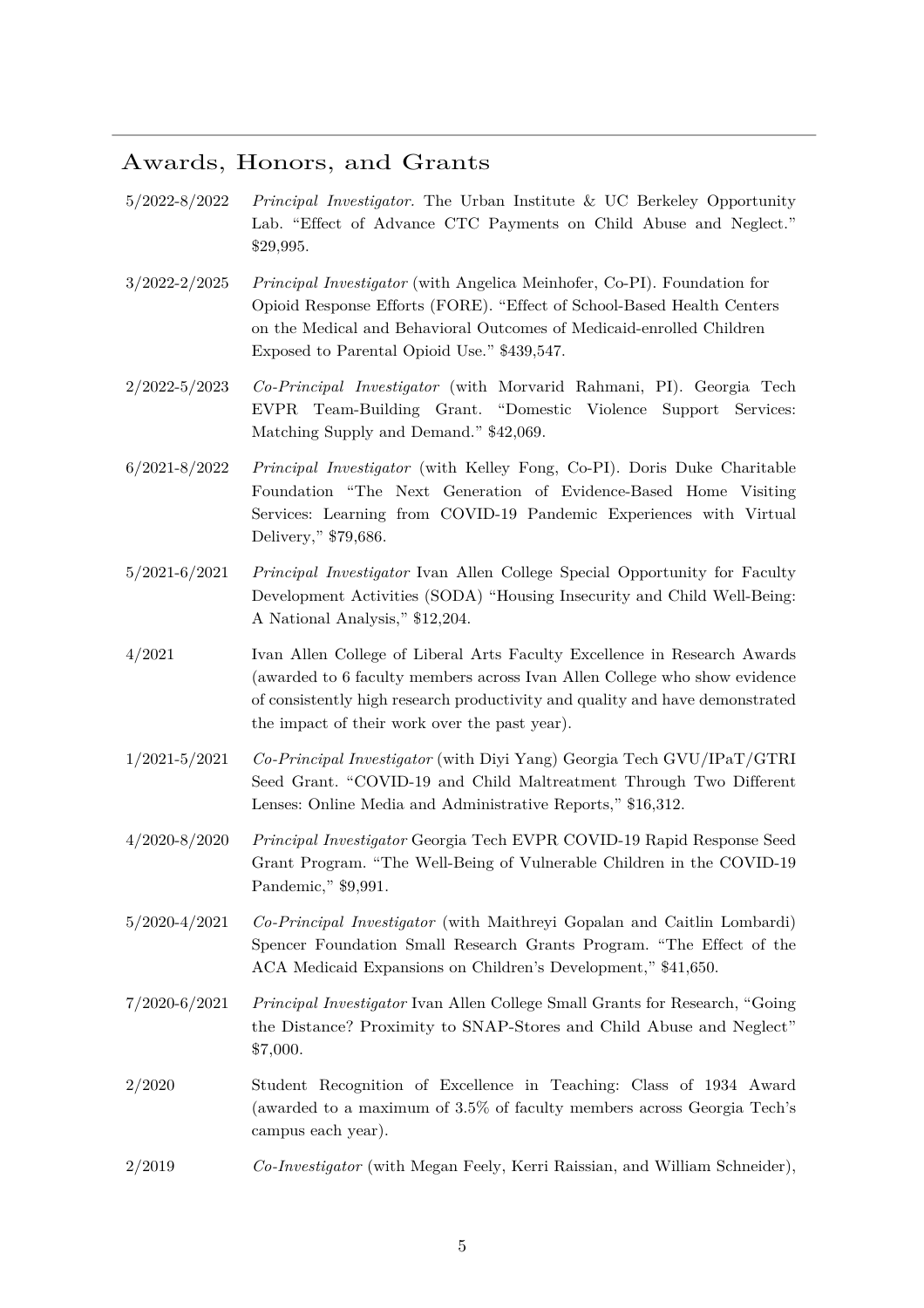Disruption Paper Competition Winner, EndCAN, \$10,000.

- 1/2019 *Principal Investigator* Early Career Interdisciplinary Scholars Fellow, Society for Research in Child Development, \$1,000.
- 3/2018-2/2019 *Principal Investigator* Institute for Research on Poverty, Research to Inform Child Support Policies and Programs. "Child Support and the Affordable Care Act: The Effect of Medicaid Expansions on Child Support Payments," \$21,814.
- 8/2016-3/2018 *Principal Investigator* Doris Duke Fellowship for the Promotion of Child Well-Being, The Doris Duke Charitable Foundation and Chapin Hall at the University of Chicago, \$60,000.
- 7/2016-6/2017 *Co-Investigator* (with Maureen Pirog-PI and Ed Gerrish), Pew Charitable Trusts Financial Security and Mobility Project, "Does Limiting Assets Limit Self-Sufficiency? The Impact of SNAP and TANF Asset Limits on Financial Behavior of Low-Income Households." Contract Amount: \$30,00.
- 6/2016-5/2017 *Principal Investigator* Horowitz Foundation for Social Policy Grant and Eli Ginzberg Award, \$9,000.
- 6/2016 SPEA Summer Merit-Based Fellowship, \$1,000.
- 6/2015 Fragile Families Summer Data Workshop, Columbia University Population Research Center, \$600.
- 5/2015-8/2015 Mathematica Summer Fellowship, Princeton, New Jersey \$10,500.
- 4/2015-3/2016 *Co-Investigator* (with Kandice Kapinos-PI and Tami Gurley-Calvez), "The Affordable Care Act, Lactation Support Services, and Breastfeeding" (R40MC283050100) U.S. Department of Health and Human Services (HHS), Health Resources and Services Administration. Total Direct Costs: \$99,746.

## Invited Conferences and Presentations

| 2022 | University of Washington, University of Colorado, Denver, Annals of the    |
|------|----------------------------------------------------------------------------|
|      | American Academy of Political & Social Science, American University, Texas |
|      | Economics of Crime Workshop, Georgia State University, Eastern Economics   |
|      | Association, Essen Health Conference (planned), Workshop on the            |
|      | Economics of Risky Behavior (planned), Kansas University Medical Center    |
|      | (planned)                                                                  |
| 2021 | Regenstrief Institute, University of Delaware, DePaul University, Western  |
|      | Economic Association International Conference, Prevent Child Abuse         |
|      | America, University of Albany, Southern Economic Association, Association  |
|      | for Public Policy Analysis and Management Fall Research Conference         |
| 2020 | American Economic Association Annual Meeting, Centers for Disease          |
|      | Control and Prevention, Texas Economics of Crime Workshop, Temple          |
|      | University, University of Georgia, University of Maryland–Baltimore        |
|      | (delayed due to COVID-19), University of Chicago (delayed due to COVID-    |
|      |                                                                            |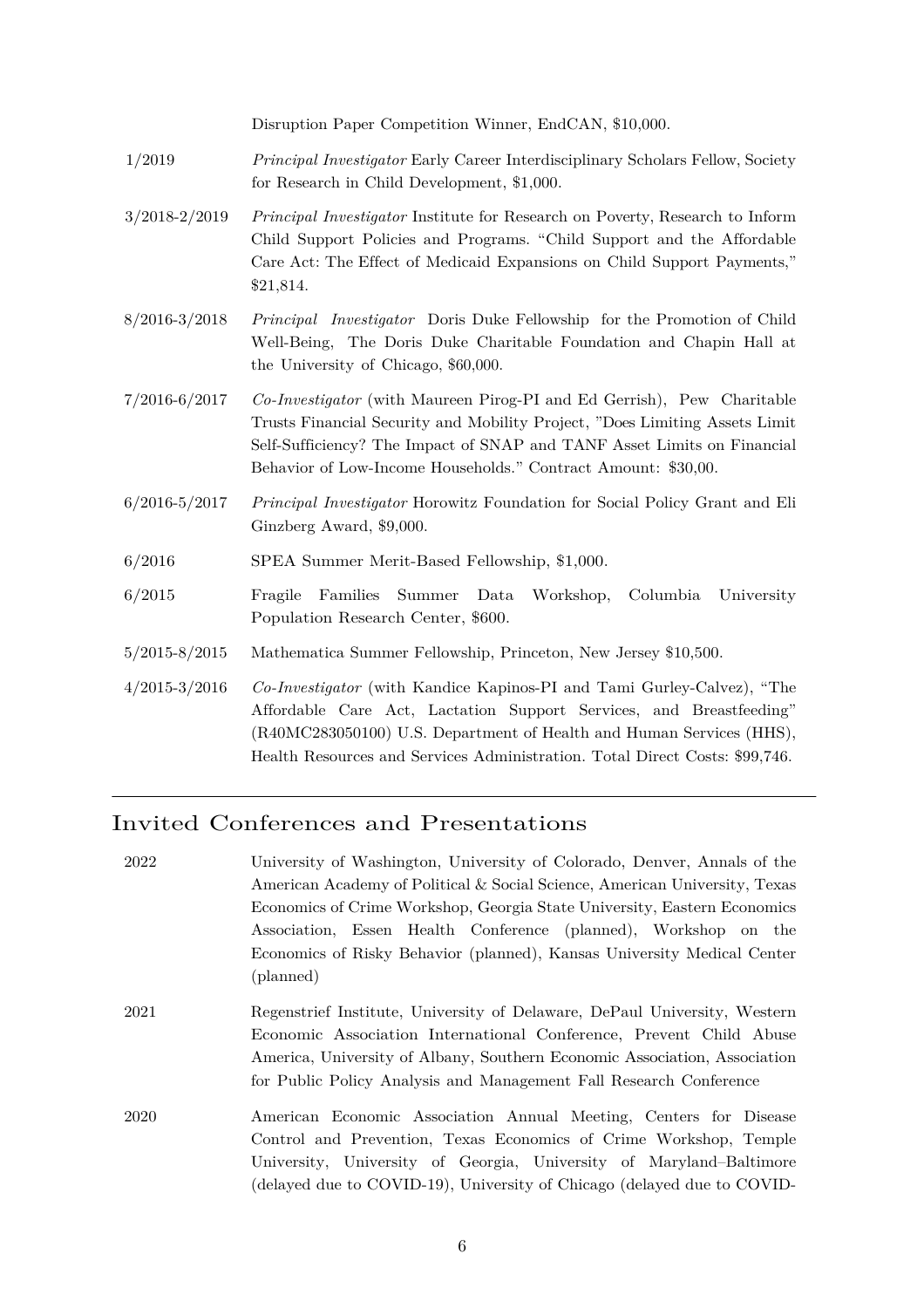19), American Society of Health Economists Annual Conference (cancelled due to COVID-19), University of Virginia, Association for Public Policy Analysis and Management Fall Research Conference, Southern Economic Association

- 2019 The Ohio State University; Arizona State University; Society for Research in Child Development Biennial Meeting, American Society of Health Economists Annual Conference, Association for Public Policy Analysis and Management International Conference, Association for Public Policy Analysis and Management Fall Research Conference, Southern Economic Association
- 2018 University of Illinois, Chicago; Washington University; Association for Public Policy Analysis and Management Fall Research Conference; East-North-South-Central Health Economics and Policy Conference
- 2017 Western Economic Association International Conference; Indiana University-Purdue University, Indianapolis; The Pew Charitable Trusts; Association for Public Policy Analysis and Management Fall Research Conference; American Public Health Association Annual Conference; Washington Center for Equitable Growth; Miami University; University of Utah; University of Georgia; Georgia Tech; University of Missouri; University of California, Berkeley; University of California, Los Angeles; University of Pittsburgh
- 2016 American Economic Association Annual Meeting; Biennial Conference of the American Society of Health Economists; Association for Public Policy Analysis and Management Fall Research Conference
- 2015 National Child Health Policy Conference; Australian Social Policy Conference; Association for Public Policy Analysis and Management Fall Research Conference
- 2014 Annual Midwest Political Science Association Conference; AcademyHealth Annual Research Meeting; Bixby Center for Global Reproductive Health, University of California, San Francisco; California State Department of Health Care Services, Office of Family Planning; Biennial Conference of the American Society of Health Economists; Association for Public Policy Analysis and Management Fall Research

## Teaching Experience

#### **Georgia Tech**

#### **Instructor of Record:**

PUBP6201 Public Policy Analysis: Spring 2019, Fall 2019, Fall 2020, Fall 2021, Fall 2022 (expected)

PUBP3030 Policy Analysis: Fall 2019, Fall 2020, Fall 2021, Fall 2022 (expected)

#### **Indiana University**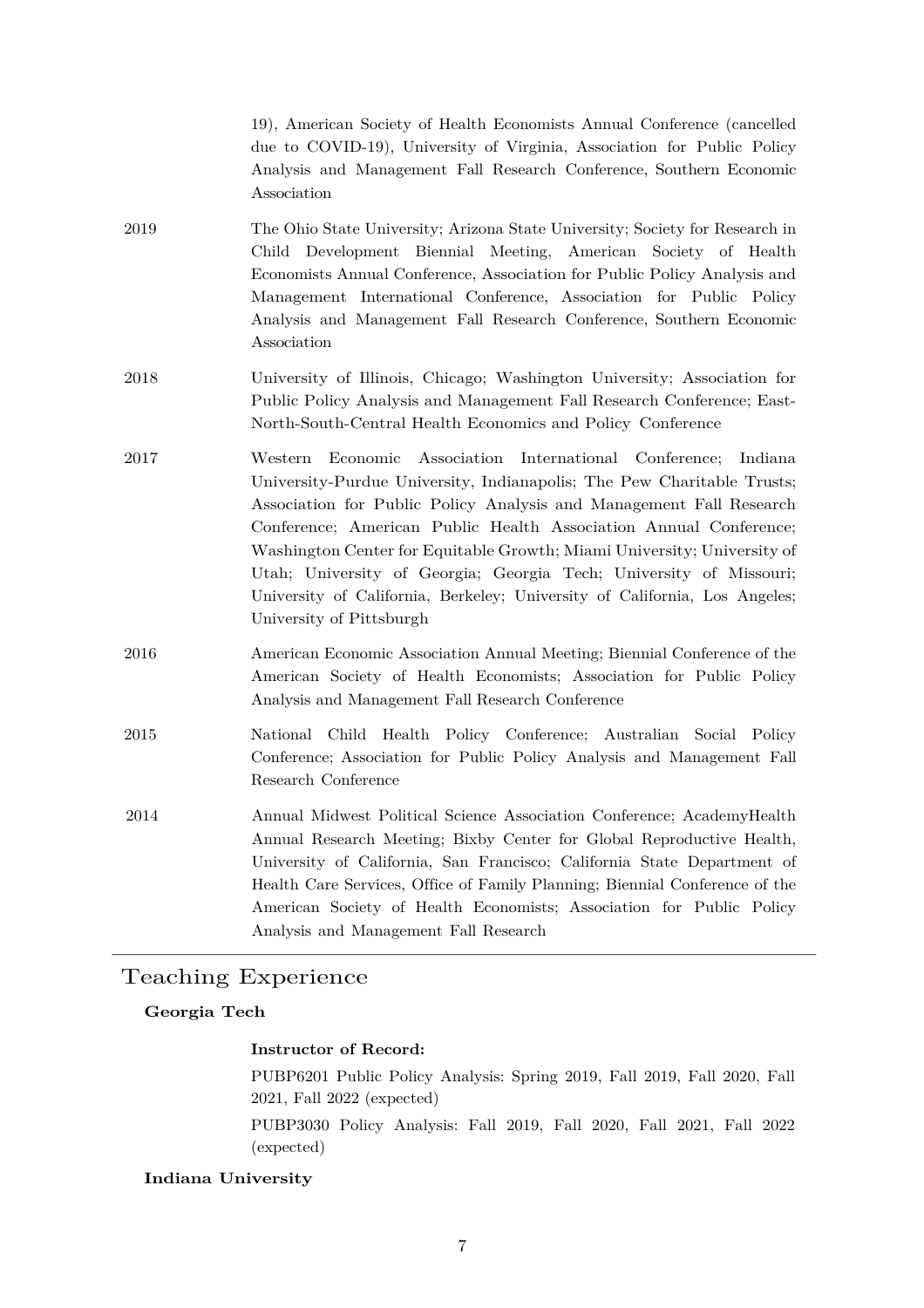#### **Instructor of Record:**

K300 Statistical Techniques: Fall 2014, Spring 2015, Fall 2015, Spring 2016

#### **Teaching Assistant:**

V606 Doctoral Seminar in Statistics for Research in Public Affairs: Fall 2015;

V607 Doctoral Seminar in Statistics for Research in Public Affairs: Spring 2016

## Student Advising

| Doctoral      | Natasha Malmin (SPP) (dissertation committee member)               |
|---------------|--------------------------------------------------------------------|
|               | Pravara Harati (ISyE) (dissertation committee member)              |
|               | Aubrey Incorvaia (SPP) (dissertation committee member)             |
|               | Caleb Ziems (SIC) (research supervisor)                            |
| Master's      | Stevan Marcus (SPP) (research supervisor; independent study)       |
|               | Kate Benson (SPP) (internship supervisor)                          |
|               | Marie Ozenua (ISyE) (research supervisor)                          |
|               | Phillip Carnell (SPP) (research supervisor)                        |
|               | Ali Slack (independent study)                                      |
| Undergraduate | Mira Kauffman (internship supervisor)                              |
|               | Vivian Wang (independent study; research supervisor)               |
|               | Andrew McGraw (internship supervisor)                              |
|               | Addie Dascher (internship supervisor; research supervisor)         |
|               | Caroline Brewer (internship supervisor)                            |
|               | Lisa Medford (internship supervisor)                               |
|               | Iman Emdad (research supervisor; independent study x2)             |
|               | Graysen De Jong (internship supervisor)                            |
|               | Arnav Gonella (research supervisor)                                |
|               | Spencer Ballus (internship supervisor)                             |
|               | Sabat Siddiqi (research supervisor)                                |
|               | Rebecca Lieber (internship supervisor)                             |
|               | Alex Baldwin (internship supervisor)                               |
|               | Katie Adcock (internship supervisor)                               |
|               | Audrey Carroll (internship supervisor)                             |
|               | Lupita Quezada-Orosco (internship supervisor)                      |
|               | Emma Menardi (independent study)                                   |
|               | Lydia Wiederholt (internship supervisor)                           |
|               | Lily Mason (research supervisor)                                   |
|               | Isabel Knofczynski (research supervisor)                           |
|               | Sophia Abedi (research supervisor)                                 |
|               | Aderinsola Aladesanmi (research supervisor; internship supervisor) |
|               | Julia Johnson (internship supervisor)                              |
|               | Maria Komissovskaya (internship supervisor)                        |

## Professional Service

#### **Professional Memberships**

Association for Public Policy Analysis and Management, American Society of Health